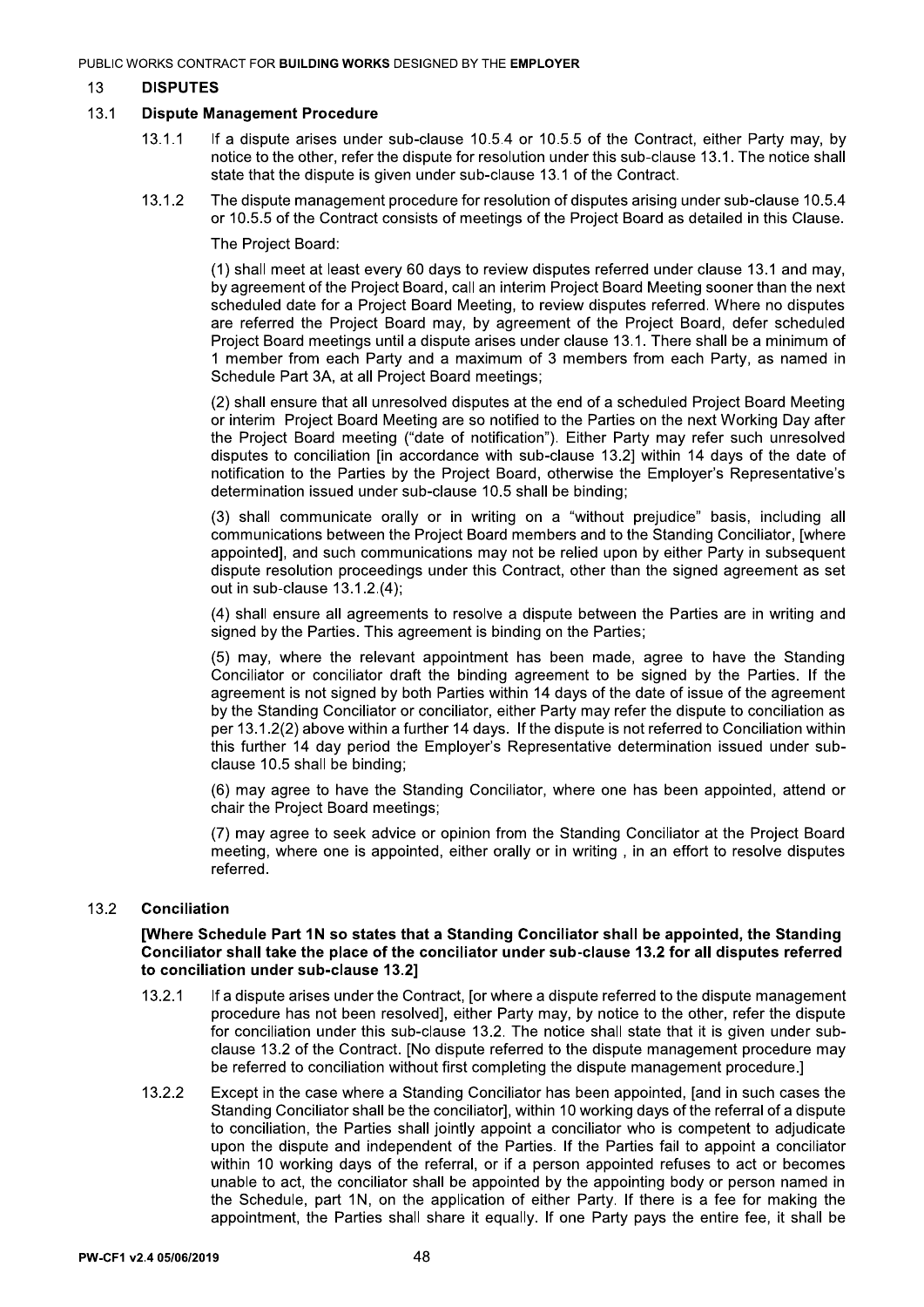# PUBLIC WORKS CONTRACT FOR **BUILDING WORKS** DESIGNED BY THE **EMPLOTER**

entitled to reimbursement of the other Party's share from the other Party on demand.

- 13.2.3 Each Party shall, within the period set by the conciliator, send to the conciliator and the other Party brief details of the dispute stating its contentions as to the facts and the Parties' rights and obligations concerning the dispute. The conciliator may, for this purpose, suggest further actions or investigations that may be of assistance.
- 13.2.4 The Parties shall promptly make available to the conciliator all information, documents, access to the Site and appropriate facilities that the conciliator requires to resolve the dispute.
- 13.2.5 The conciliator shall consult with the Parties in an attempt to resolve the dispute by agreement. The conciliator may do any of the following, or any combination of them:
	- (1) meet the Parties separately from each other or together and consider documents from one Party not sent or shown to the other
	- (2) conduct investigations in the absence of the Parties
	- $(3)$  make use of specialist knowledge
	- $(4)$  obtain technical or legal advice
	- $(5)$  establish the procedures to be followed in the conciliation

Where the dispute has been referred to the dispute management procedure and Sub-clause  $13.1.2(5)$  and  $13.1.2(6)$  of the Contract applies, the conciliator, with the agreement of the Parties, may forgo the requirements of  $13.2.5(1)$  to  $13.2.5(5)$  inclusive and give the Parties a written recommendation in accordance with 13.2.8.

- 13.2.6 The conciliator shall not be an arbitrator and the Arbitration Act 2010 and the law relating to arbitration shall not apply to the conciliation.
- 13.2.7 The conciliator's terms of appointment shall be those in the Works Requirements or, if there are none, those agreed by the Employer and the Contractor with the conciliator.
- 13.2.8 If the dispute is not resolved by agreement within 42 days after the conciliator was appointed. for after referral of the dispute to conciliation where a Standing Conciliator has been appointed], or a longer period proposed by the conciliator and agreed by the Parties, the conciliator shall give both Parties a written recommendation. The conciliator shall base the recommendation on the Parties' rights and obligations under the Contract.
- 13.2.9 If either Party is dissatisfied with the conciliator's recommendation, it may, within 42 days after receiving the conciliator's recommendation, so notify the other Party. The notice shall state that it is given under sub-clause 13.2 of the Contract, and shall state the matters in dispute and the reasons for dissatisfaction. If the conciliator has failed to give a recommendation within 42 days after appointment, either Party may give a notice of dissatisfaction. If notice of dissatisfaction has been given in accordance with this clause, either Party may refer the dispute to arbitration under sub-clause 13.4.
- 13.2.10 If neither Party gives notice of dissatisfaction within 42 days after receiving the conciliator's recommendation, the recommendation shall be conclusive and binding on the Parties, and the Parties agree to comply with it. If, in such circumstances, a Party fails to comply with the conciliator's recommendation, the other Party may [without limiting its other rights] refer the failure itself to Adjudication, [where the dispute is a dispute relating to payment], or to arbitration under sub-clause 13.4, and need not invoke this sub-clause 13.2 for this reference.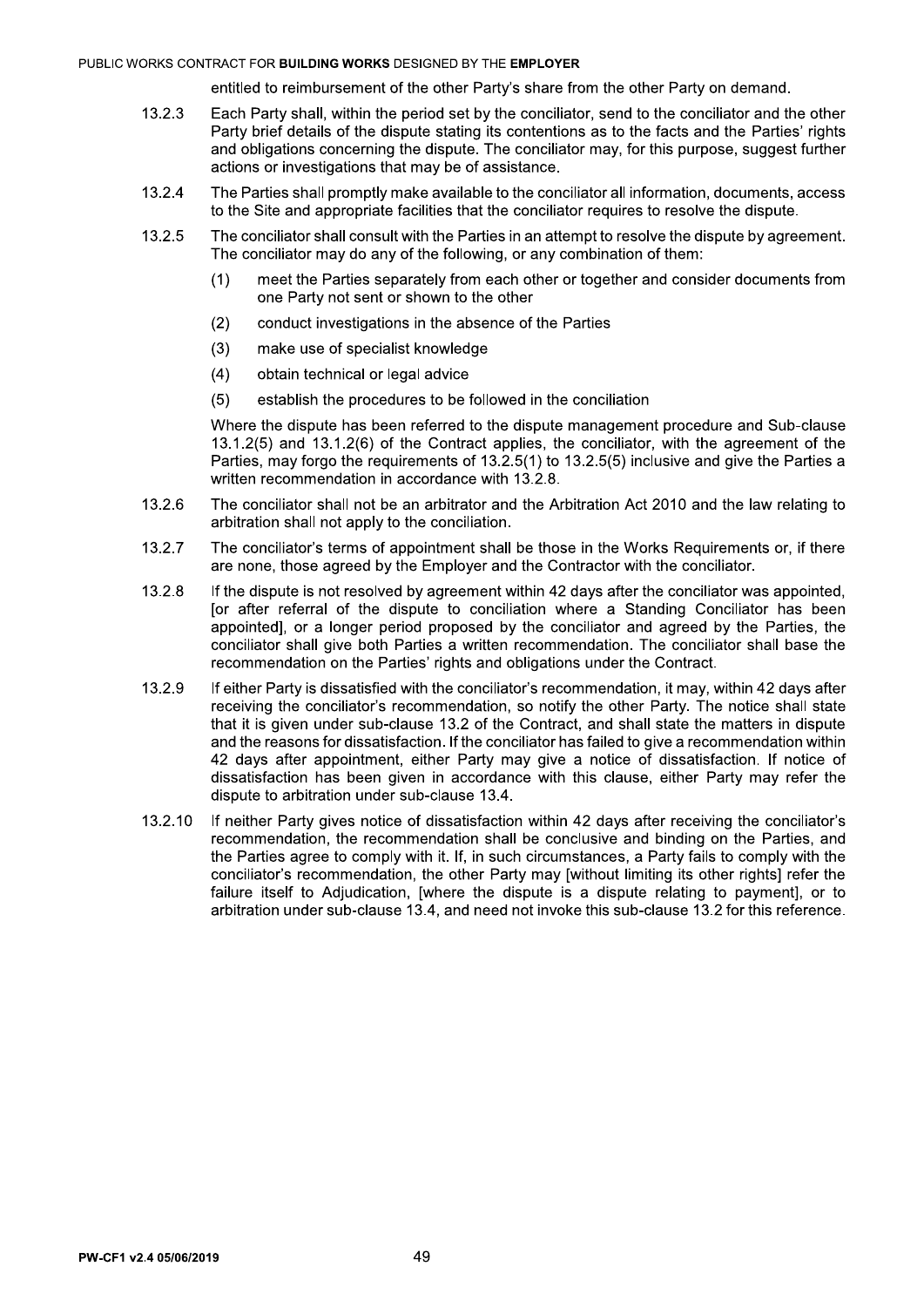### PUBLIC WORKS CONTRACT FOR BUILDING WORKS DESIGNED BY THE EMPLOYER

- If the conciliator has recommended the payment of money and a notice of dissatisfaction is 13.2.11 given, the following shall apply:
	- The Party concerned shall make the payment recommended by the conciliator.  $(1)$ provided that the other Party first
		- gave a notice, complying with the arbitration rules referred to in sub-clause 13.4,  $(a)$ referring the same dispute to arbitration and
		- gave the paying Party a bond executed by a surety approved by the paying Party.  $(b)$ acting reasonably, in the form included in the Works Requirements, or if there is none, a form approved by the paying Party, acting reasonably, for the amount of the payment.
	- $(2)$ If, when the dispute is finally resolved, it is found that the Party receiving payment on the conciliator's recommendation was not entitled to some or all of the amount paid, then that Party shall repay the amount it was paid and found not to be entitled to, together with interest.
	- $(3)$ When the dispute is finally resolved, interest will be deducted from final payment under the award or judgment.
	- $(4)$ Interest under this sub-clause is calculated at the reference rate referred to in the European Communities (Late Payment in Commercial Transactions) Regulations 2012 plus 2% per year and runs from the date of the original payment to the date of the repayment or final payment.
	- $(5)$ [This provision for interest is confidential under sub-clause 13.2.12, and in particular shall not be taken into account or referred to in arbitration until all other matters are resolved.]
- 13.2.12 The conciliation shall be confidential, and the Parties shall respect its confidentiality, except when any of the exceptions in sub-clause 4.16 apply, or to the extent necessary to enforce a recommendation that has become conclusive and binding. All documents provided by a Party in connection with a conciliation shall be returned when the conciliation is concluded.

#### $13.3$ **Adjudication**

- $13.3.1$ The parties have recourse to Adjudication in accordance with the Construction Contracts Act 2013
- 13.3.2 Where an adjudicator reaches a decision on a dispute referred under the Construction Contracts Act 2013, that same dispute shall not be referred to the dispute management procedure or conciliation under the Contract.
- 13.3.3 If a dispute between the Parties is referred to Adjudication, any dispute management procedure or conciliation relating to that dispute immediately adjourns. In the event that no decision is reached by the adjudicator, the parties may continue to resolve the dispute under the dispute management procedure or conciliation from the date the dispute was referred to Adjudication. In the event that a decision is reached by the adjudicator, the dispute management procedure or conciliation for that dispute shall be terminated.

#### 13.4 **Arbitration**

Any dispute that, under sub-clause 13.2, may be referred to conciliation shall, subject to sub-clause 13.2 be finally settled by arbitration in accordance with the arbitration rules identified in the Schedule, part 1N. For purposes of those rules, the person or body to appoint the arbitrator, if not agreed by the Parties, is named in the Schedule, part 1N.

#### 13.5 **Jurisdiction**

Subject to the above provisions of this clause, the Parties submit to the jurisdiction of the Irish courts to settle any dispute that may arise out of or in connection with the Contract or the Works.